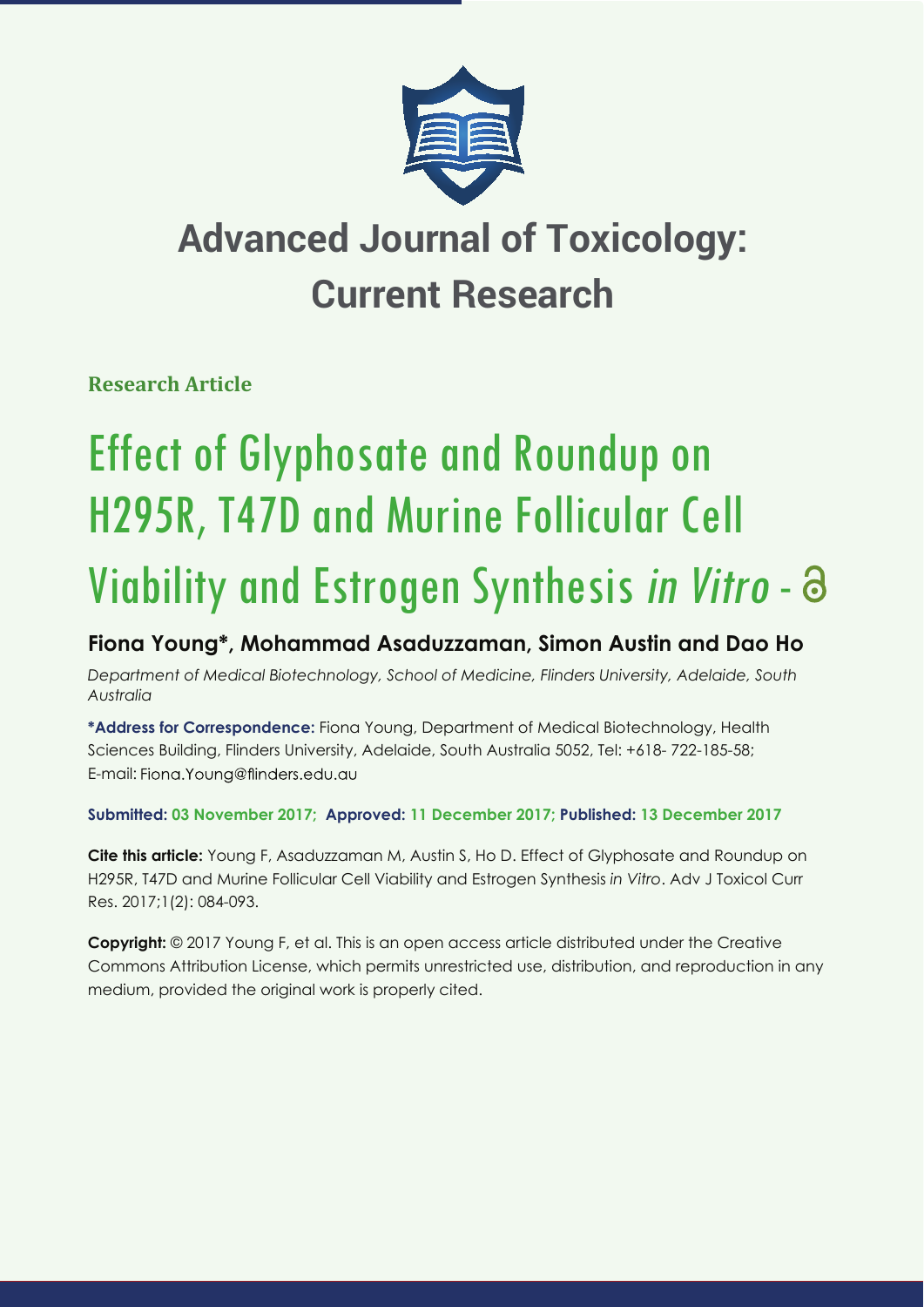#### **ABSTRACT**

Humans can be exposed to 21 mM – 2.13 M of Glyphosate in various herbicide formulations (GBH) such as Roundup. GBH decreased the activity of a single estrogen-synthesising enzyme, and stimulated proliferation of Estrogen Receptor (ER)-positive cells under estrogen and serum-free conditions *in vitro.* Study aims were to assess the entire multi-enzyme steroidogenic pathway by using H295R cells and ovarian follicles, and to examine ER-mediated cell proliferation using T47D and OVCAR cells, in the presence of 10% FCS in vitro.

Human T47D, OVCAR and H295R cells were exposed to 0-4.3 M glyphosate or GBH for 4-72 h. Follicles from murine ovaries were exposed to 0, 0.0025 or 0.025 M glyphosate or GBH for 24 h. Secreted estrogen was measured by ELISA, and viable cell numbers by MTT, crystal violet or trypan blue exclusion assay.

Low non-cytotoxic concentrations did not increase ER-positive T47D cell proliferation, nor decrease H295R estrogen synthesis. Primary-derived follicular cells were more resistant to GBH-induced cytotoxicity than the cell lines, and non-cytotoxic concentrations of glyphosate and GBH inhibited follicular estrogen synthesis.

The response of steroidogenic ER-positive follicular cells was different from immortalised cells that expressed either the steroidogenic pathway or ER. Potential endocrine disrupters such as glyphosate and GBH require further assessment *in vivo*.

#### **INTRODUCTION**

The development of crops that are resistant to the herbicide glyphosate has expanded the application of Glyphosate-Based Herbicides (GBH) such as Roundup [1,2] .Glyphosate is a competitive inhibitor of an enzyme required for the synthesis of aromatic amino acids in micro-organisms and plants but not animals [3-5]. Glyphosate is soluble in water [6] and has been found at levels of 0.5-5mg/Kg in soil, and 0.1-0.7mg/L in water [2,7]. Williams, et al. claimed that glyphosate does not pose a health or safety risk to humans [4].

The toxicity of GBH derives from the mixture of glyphosate with adjuvants and surfactants [8], which are added to improve the absorption of glyphosate across plant cell walls and lipid plasma membranes [9]. Since these adjuvants are not the active herbicidal agent, they are not subject to toxicological assessment by regulatory authorities [10]. The precise composition of adjuvants classified as inert in commercial herbicides need not be fully disclosed by manufacturers, despite reports demonstrating that the commercial GBH formulations containing adjuvants are more cytotoxic than glyphosate alone [2,11-15]. Commercially available formulations of glyphosate such as Roundup vary the concentration of glyphosate and adjuvants and have been classified as high, medium or low toxicity [13].

Endocrine-Disrupting Chemicals (EDCs) interfere with hormone biosynthesis, metabolism or action [16]. The rate limiting step in the biosynthesis of steroidogenic hormones is the uptake of cholesterol from the outer to the inner mitochondrial membrane, and is mediated by the steroidogenic acute regulatory protein (StAR) [17-19]. Once cholesterol is inside the mitochondria it is rapidly converted to pregnenolone by cytochrome P450 cholesterol side chain cleavage enzyme (CYP450scc, also designated CYP11A1). Pregnenolone can then be converted to 17-hydroxyprogesterone which in turn is converted to Dehydroepiandrosterone (DHEA) and then androstenedione, testosterone and estradiol 17*β* (E2) [15]. The conversion of androstenedione to E2 is catalysed by the CYP450 aromatase enzyme (CYP19A1) [20].

Richard, et al. exposed human JEG3 cells to non-cytotoxic concentrations of Roundup or glyphosate using serum-free culture conditions with non-physiological pH. After 18h exposure, the herbicides were removed and the cells were supplied with androstenedione, the substrate for the CYP450 aromatase enzyme [21]. The synthesised E2 was measured in a radioimmunoassay. This

measured the activity of the CYP450 aromatase enzyme but did not examine the complete, intact steroidogenic pathway. In a second assay, aromatase activity was assessed using equine microsomes supplied with tritiated androstenedione. Gasnier, et al. also used a tritiated androgen to estrogen conversion assay in a serum-free culture system, and concluded that GBH are endocrine disrupters in vitro, because they reduced aromatase expression and activity, and Roundup was a more potent inhibitor of CYP450 aromatase activity and mRNA levels than glyphosate alone [8]. Testicular Leydig cells express a steroidogenic pathway and are the male equivalent of ovarian granulosa cells. A preparation of primary-derived rat Leydig cells reduced testosterone production when exposed to non-cytotoxic concentrations of Roundup or glyphosate, whilst glyphosate increased aromatase expression [22]. Although a number of studies [14,23] have reported glyphosate as interfering with estrogen synthesis by inhibiting CYP450 aromatase activity, others found the opposite. Cassault-Meyer, et al. exposed adult rats to Roundup for 8 days, and found the CYP450 aromatase expression increased by approximately 50% in the testes, and that there were no changes in the levels of the estrogen receptors alpha or beta (ER*α*/ ER*β*) [24].

SeiRes ture

A rapid screening test using the human H295R adrenocortical carcinoma cell line was selected by the US EPA to examine the effects of EDCs on steroid hormone synthesis because the cell line models normal, physiological *in vivo* steroidogenesis [25-27], and can be used to assess an integrated response to putative EDCs [25]. Not only is the entire steroidogenic pathway expressed by the H295R cell line, the steroid hormone biosynthesis also occurs under standard in vitro cell culture conditions of physiological *p*H, and in media supplemented with the weakly estrogenic *p*H indicator phenol red, and 10% Foetal Calf Serum (FCS), which contains approximately 75 pg/mL E2 as well as Sex-Hormone Binding Globulin (SHBG, [28]). Others report 10% FCS as containing  $10^{-12}$  M E2 [10]. The current understanding of EDCs is that they cause a 'deviation from normal homeostatic control or reproduction' [16]. The isolated androstenedione to E2 reaction [8,14,21,23] does not represent the integrated in vivo steroidogenic pathway, and it could be argued that the final step of the steroidogenic biosynthesis pathway that produces E2 should not be used in isolation to discuss endocrine disruption, particularly since the rate limiting step in steroidogenesis is not represented in these assays [17-19].

The H295R assay was standardised in an international interlaboratory comparison study [29], and validated by noting basal hormone production as well as the effects of 6 model chemicals [27].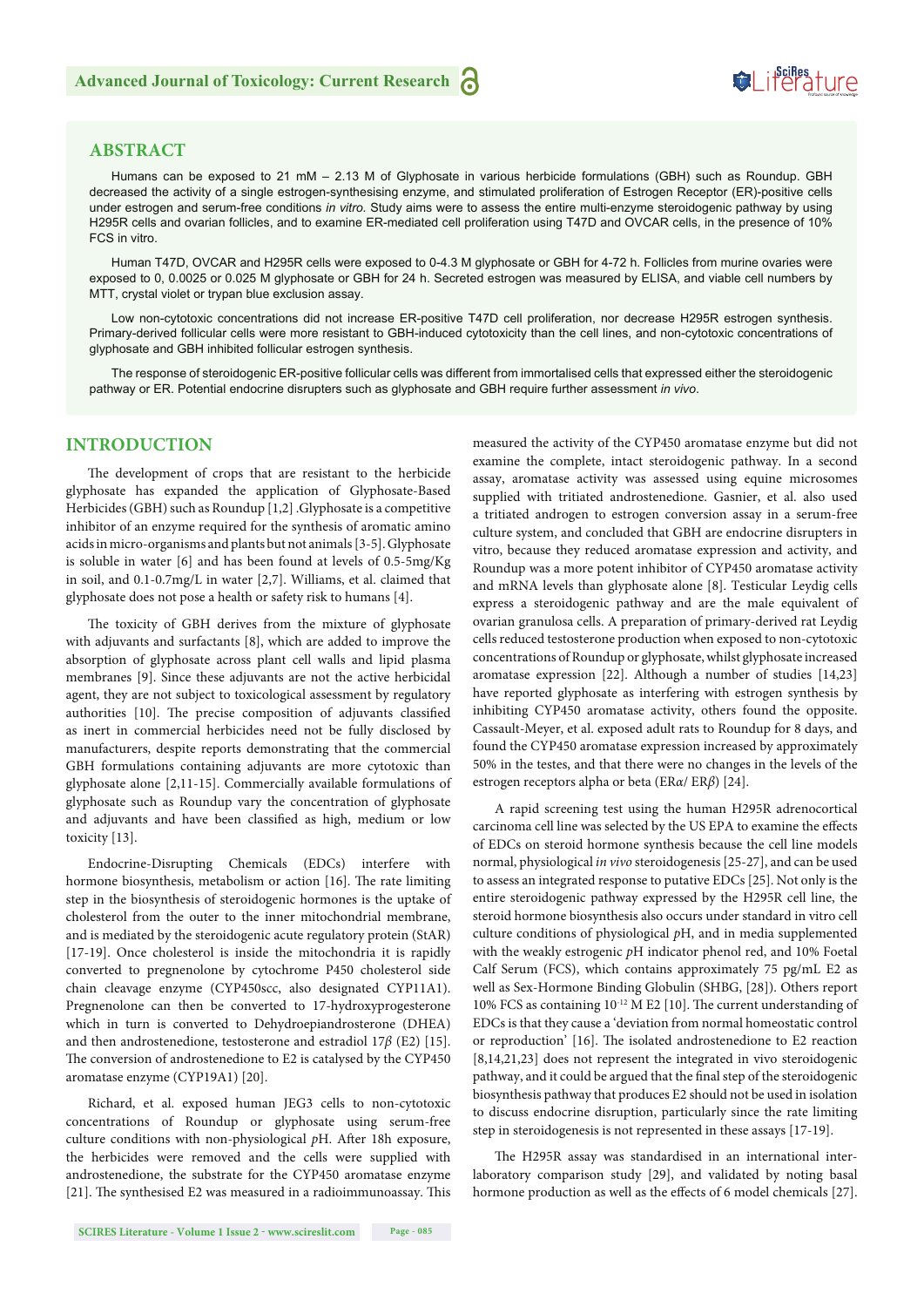In the standardised, validated assay, the H295R cells were exposed to test compounds for 48h at concentrations that did not cause cytotoxicity in an MTT assay. Of the test compounds, forskolin significantly increased E2 production and prochloraz, a specific CYP450 aromatase inhibiter, inhibited E2 production [29]. The US EPA H295R assay [29] is ideal for examining the effects of glyphosate and Roundup on the biosynthesis of steroid hormones [26], but since the cell line does not express ER*α* or ER*β*, a different in vitro model is required to elucidate the effects of GBH on the action of E2.

Fortunati, et al. demonstrated that the combination of SHBG and E2 found in 10% FCS upregulated the transduction molecule, cyclic Adenosine Monophosphate (cAMP), in the human breast cancer cell line MCF7. Dextran Charcoal stripping (DC) reduced the E2 levels in FCS by 97% to 2.2pg/mL, but did not remove SHBG, and DC FCS increased cAMP levels in MCF7 cells [28]. The T 47D cell line was also derived from a human breast carcinoma, and both MCF7 and T47D cell lines express ER*α* and ER*β*. When T47D cells were cultured in 10% DC FCS, glyphosate activated the Estrogen Response Element (ERE), increased expression of ER*β* and ER*α*, and  $10<sup>-9</sup>M$  glyphosate stimulated T47D cell proliferation by  $\sim$ 30% [30]. Culturing the T47D cells in 10% FCS prevented the proliferative effects of glyphosate, probably because glyphosate is a weak estrogen and was blocked by the E2 present in 10% FCS. Lin & Garry, et al. (2000) found that glyphosate and Roundup stimulated similar levels of proliferation in MCF7 cells that were cultured in DC FCS, and confirmed the observation that glyphosate is a weak estrogen [10]. They also showed that  $10^{-5}$  to  $10^{-4}M$  glyphosate, and 1 to  $10\mu g/mL$ Roundup with 0.99% glyphosate, stimulated approximately 25% proliferation when the MCF7 cells were cultured in 10% FCS, but there was no significant difference in proliferative activity between glyphosate and the formulation of Roundup that they used. A low 10-9M concentration of glyphosate did not stimulate proliferation of T47D cells cultured in 10% FCS [30], whereas higher 10<sup>-5</sup> to 10<sup>-4</sup>M concentrations of glyphosate did increase the proliferation of MCF7 cells [10]. Hormetic effects in which high and low concentrations have different effects have been reported in other endocrine systems, but the effects of glyphosate and Roundup on the proliferation of T47D and MCF7 cells requires further clarification.

The H 295R c ell line can be used to examine the effects of glyphosate or GBH on E2 biosynthesis, and the T47D and MCF7 cell lines can be used to explore the effects of glyphosate and GBH on proliferative effects mediated by ER*α* or ERβ, but female mammalian E2 biosynthesis in vivo is predominantly a function of the ovarian granulosa cells, which also express ER*β*, but not ER*α* [31]. Steroid hormones synthesised by the granulosa cells bind to steroid hormone receptors expressed by the same cells. Specific activation of ERβ with its natural ligand E2 stimulates granulosa cell proliferation [31], but ER activation also combines with other endocrine signals, such as the Follicle Stimulating Hormone (FSH) mediated upregulation of cAMP, to modulate granulosa cell proliferation. Any effects of glyphosate or Roundup in vivo will be in a context in which two mechanisms of action (E2 biosynthesis and ER activation) occur within one cell. In the ovary in vivo, granulosa cells surround single oocytes in a threedimensional sphere to form a follicle. The follicular granulosa cells are in turn surrounded by a basal lamina comprised of collagen IV and laminin [32]. We therefore applied a well-established model in which follicles are harvested from adult mouse ovaries and cultured in vitro [19]. The in vitro culture of follicles has the advantage over transformed, continuous cells such as H295R, because not only do follicles consist of primary-derived untransformed cells, follicles in vitro maintain the Three Dimensional (3D) cellular organisation and structure found in vivo [19], and this is likely to facilitate the intercellular signalling associated with the normal regulation of E2 biosynthesis and ER expression.

We hypothesise that when cells are cultured in vitro with physiological pH and 10% FCS with low concentrations of E2, that low non-cytotoxic concentrations of GBH or glyphosate will not stimulate the proliferation of cells expressing ER. Since Cassault-Meyer, et al. 2014 found that Roundup increased CYP450 aromatase expression in vivo, will stimulate E2 synthesis by ovarian follicles in vitro [24].

#### **MATERIALS AND METHODS**

#### **Chemicals**

All chemicals and reagents used in this study were HPLC grade and obtained from Sigma-Aldrich unless otherwise stated.

#### **Cell Line and Cell Culture**

The H295R, T47D, MCF7 and OVCAR cell lines were obtained from the Global Bioresource Centre<sup>TM</sup> (ATCC) and cultured at 37°C in a humidified atmosphere with 5% CO2 and subcultured every 2-3 days as required [33]. The H295R cells were maintained in DMEM/F12 medium supplemented with 10% heat inactivated Foetal Calf Serum (FCS, Invitrogen Corporation), sodium pyruvate (1mM), HEPES (10 mM), glucose (4.5 g/L), L-glutamine (2mM), sodium bicarbonate (1.5 g/L), penicillin (60 mg/L)and streptomycin (50 mg/L). The T47D cells were cultured in 10.4 g/L RPMI-1640, supplemented with 10% FCS, 1% (v/v) penicillin/streptomycin (Thermo Scientific) and 0.11g/L sodium pyruvate, 2.5 g/L d-Glucose, 2.38g/L HEPES and 1.5 g/L FCS. MCF7 were maintained in EMEM (Thermo Scientific) supplemented with 1.5 g/L sodium bicarbonate, 0.11 g/L sodium pyruvate, 0.01 mg/ ml bovine insulin and 10% FCS. For all experiments, exponentially growing cells (80% confluence) were detached from flasks with 0.25% Trypsin-EDTA solution. Cell number and viability was determined using the Trypan Blue exclusion assay on a haemocytometer before each experiment [34].

#### **Glyphosate and Roundup**

Glyphosate N-phosphonomethyl glycine (Sigma) was initially dissolved in water then diluted with DMEM/F12 + 10% FCS to 0.05 M, such that the final concentration of  $DMEM/F12 + 10\%$  FCS was 97% v/v. Roundup Weed Killer Concentrate (Woolworths Pty Ltd.), with 360g/L Glyphosate N-phosphonomethyl glycine + 10% surfactant, was diluted with DMEM/F12 + 10%FCS to 0.05 M, such that the fi nal concentration of DMEM/F12 + 10% FCS was 97% v/v.

The initial 0.05 M stock solutions of Glyphosate and Roundup were acidic, and were adjusted to *p*H 7.4 before further dilution. Each 0.05M stock solution was diluted in DMEM/F12 + 10% FCS medium to generate solutions of 5x10<sup>-6</sup> M, 5x10<sup>-5</sup> M, 5x10<sup>-4</sup> M, 5x10<sup>-3</sup> M, 5x10<sup>-2</sup> M.

#### **ER***α* **Protein Detection**

Total protein was extracted from a 80-90% confluent T25cm<sup>2</sup> flasks of T47D, MCF7 and OVCAR cell lines using modified RIPA (mRIPA) buffer (50 mM Tris-HCl, pH 7.4, 1% NP-40, 0.25% sodium-deoxycholate, 150 mM NaCl, 10 mM EDTA supplemented immediately before use with 1 mM NaF, 1 mM activated  $\text{Na}_3\text{VO}_4$ , 1mM Phenylmethanesulphonylfluoride (PMSF) (solubilised in isopropanol) and 2% Cocktail of Protease Inhibitors (Sigma-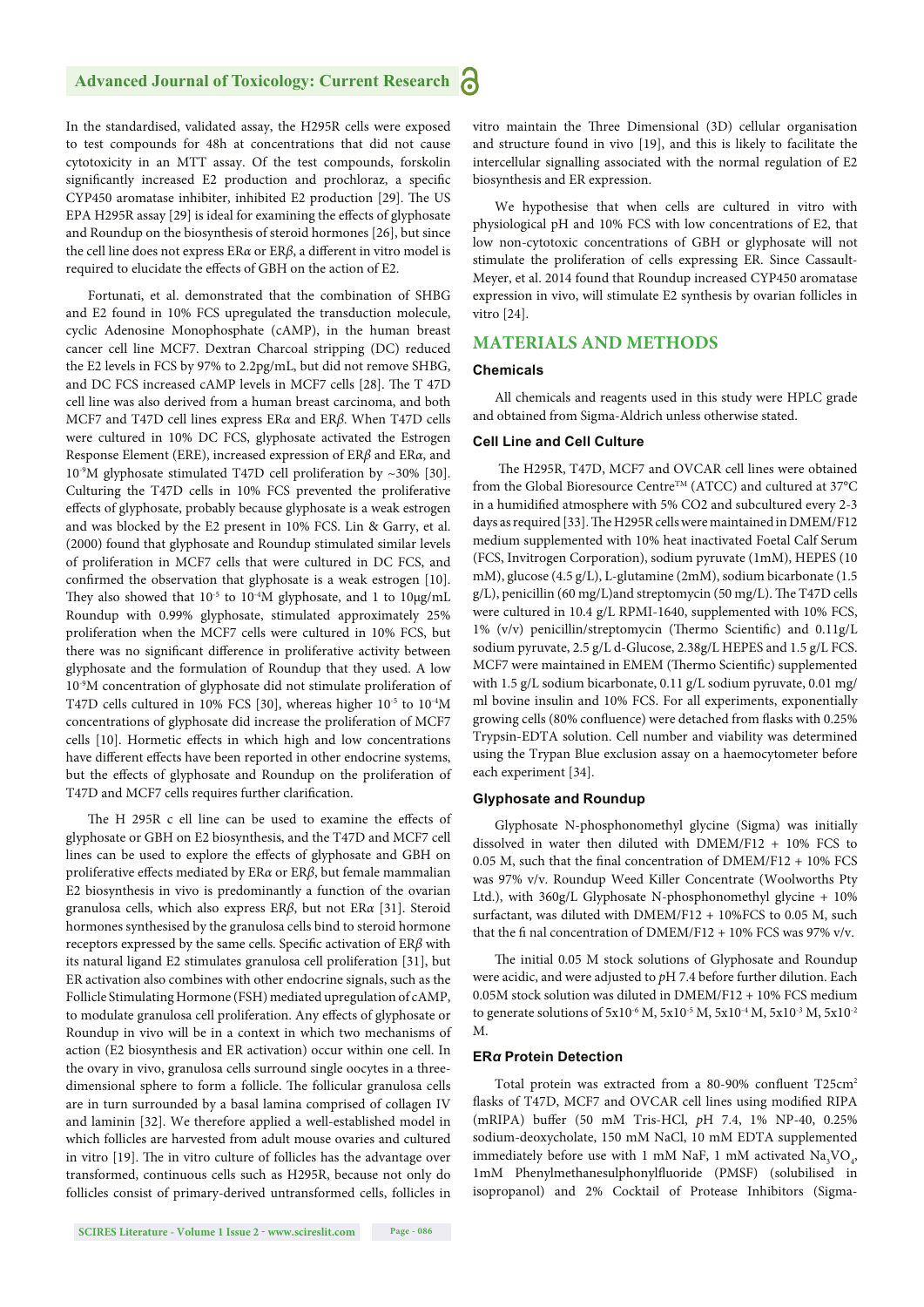Aldrich)). Cells were rinsed with cold PBS and 500 μl mRIPA was added to each flask on ice for 15 minutes with occasional rocking. The cell lysate was centrifuged at 16000 x g for 15 minutes at  $4^{\circ}$ C and the supernatant retained. Protein assays were performed using Bovine Serum Albumin (BSA) standards, diluted in mRIPA from 0 to 500 μg/ml. The Bicinchoninic Acid (BCA) Protein Determination Kit (Pierce, Illinois, USA) is a detergent-compatible assay based on the alkaline reduction of  $Cu^{2+}$  to  $Cu^{1+}$  by proteins, and the formation of a bicinchoninic acid:  $Cu^{1+}$  complex [35]. The complex has an absorbance maximum at 562 nm. Each sample was quantified according to the manufacturer's instructions in duplicate using a 96 well plate and an automated microplate reader. Protein (10 μg) from each cell type was boiled for 5 minutes with 3x reducing sample buffer and loaded into a hand-cast 4-12% resolving SDS polyacrylamide gel. 1 μl MagicMark XP (Invitrogen) was used as a protein size marker. BioRad mini PROTEAN 3 cells were used to resolve the protein at 200 V for approximately 40 minutes. MagicMark XPTM protein molecular weight standard was resolved alongside samples.

#### **Detection of ER***α* **by Western Analysis**

Proteins separated on SDS-PAGE were transferred onto PVDF membrane in Transfer buffer (25 mM Tris, pH 8.3, 192 mM glycine, 20% methanol (v/v)) using an ice-cooled mini-Protean II cell (BioRad) for 1.5 hours at 100 V on a magnetic stirrer. The transfer was checked using Ponceau S stain (0.2% w/v) in acetic acid (10% v/v). Membranes were left at  $4^{\circ}$ C overnight in blocking buffer (40mM Tris pH 7.4, 0.1% (v/v) Tween20, 5% (w/v) skim milk powder). Membranes were rinsed 3 three times in Tris-Tween buffer (40 mM Tris pH 7.4, 0.1% (v/v) Tween20). Membranes were incubated with a 1:500 dilution of rabbit anti-ERα polyclonal antibody (HC-20) (Santa Cruz Biotechnology, Inc., U.S.A.) or 1:200 dilution of rabbit anti-ER*β*  polyclonal antibody (H-150) or goat anti-ER*β* polyclonal antibody (L-20) in Blocking buffer for 1 hour at 37°C with gentle rocking. This was followed by 3 rinses in Wash buffer (20 mM Tris, pH 7.4, 150 mM NaCl, and 5% (w/v) skim milk powder). The goat anti-Rabbit HRP secondary antibody (Sigma) was diluted 1:10000 with blocking buffer and incubated with the membrane for 1 hour at 37°C with gentle rocking. After washing in Tris-Tween buffer, ECF substrate (GE Healthcare) was added after Tris-Tween had been drained from the membrane. ECF was added at approximately 1mL per 10 cm<sup>2</sup> membrane. The membrane was left in darkness to develop for 5 minutes. Fluorescence of the HRP bound ECF was visualised on a Typhoon imager (Amersham Biosciences). The blot was repeated on three separate occasions ( $n = 3$ ) and quantified by pixel count on Image J software [36].

#### **H295R Endocrine Disruption Assay**

H295R cells (40000 per well) were incubated for 3h in DMEM/F12 + 10% FCS to facilitate adherence to the culture vessel, these media were discarded, and the cells were exposed to each concentration of glyphosate or Roundup, or estrogen synthesis controls forskolin (10 μm) or prochloraz (3 μm) [26], or a cytotoxic positive control, 70% Methanol (MeOH), in triplicate wells. The 0% control treatments were DMEM/F12 + 10% FCS medium at 97% v/v., in triplicate wells, whereas another six wells contained DMEM/F12 + 10% FCS. The H295R cells were exposed to glyphosate, Roundup or control treatments for 20 h ( $n = 6$  separate occasions) or 48 h ( $n = 4$ ) before media were collected for estrogen (E2) ELISA, and the mean ± SEM numbers of surviving cells in each well were determined in an MTT assay by comparison with a standard curve generated for each experimental replicate.

#### **MTT Cytotoxicity Assay**

Thiazolyl Blue Tetrazolium Bromide (MTT) was dissolved in sterile PBS to give a final concentration of 5mg/mL. The MTT assay was carried out by modification of the original Mosmann (1983) protocol and used a 96 well plate format [37,38]. Standard

curves were generated for each replicate experiment, which consisted of 6 serial dilutions spanning 0-80,000 cells per well in 96 well 'standards' plates, and each cell concentration was examined in 6 replicate wells. H295R cells in the standard curve plates were incubated for 23 h (in the treatment plates cells were incubated for 3h for attachment + 20h exposure) before media were discarded and the number of viable cells per well determined in an MTT assay. The MTT assay was carried out by diluting the stock MTT in DMEM/ F12 + 10% FCS to give a working concentration of 0.5 mg/mL. 100 μL MTT was added to each treatment or standard curve well for 1h at 37°C + 5%  $CO_2$ . After this, 80 µL of 20% SDS in 0.02M HCl were added to each well to solubilise the purple formazan product, and the cells were incubated for a further 3 h at room temperature [39]. The absorbance was measured at 570 nm, with reference absorbance 630 nm, using an automatic spectrophotometer with KC Junior software.

#### **Crystal Violet Cytotoxicity Assay**

This method was adapted from (Bonnekoh et al. 1989, Kueng, Silber, and Eppenberger 1989, Reid et al, 2015). Crystal violet

(Hexamethylpararosaniline chloride) 0.5% w/v in 50% methanol solution was made and stored at room temperature. After cell culture in 96 well plates, media supernatents were removed and 50 μl crystal violet stain was added to each well. Cells were stained and fixed for 10 minutes, gently rinsed with RO water and excess water was removed. Stained cells were left to dry before adding 50 μl 30% acetic acid to solubilise and homogenise the stain. Absorbance of the crystal violet was read at 570 nm with a reference wavelength of 640nm on a μQuant automatic spectrophotometer (Bio-TEK instruments, NSW, Australia) using KC Junior software (Bio-Tek, VT, USA).

Viable cell suspensions of T47D cells were serially diluted in a 96 well plate (Nunc, Denmark) using a multi-channel pipette (80,000 - 1250 cells per well in six replicates) in 100 μl of their respective media. The mean absorbance of the six replicate wells was related to the initial cell number in each well using a linear regression function in Excel. The equation describing the relationship between absorbance and cell number, was then used to convert absorbance to cell number aft e r application of the crystal violet assay to the remaining plates within the assay.

#### **Murine Follicular Granulosa Cell Assay**

C57BL mice  $(n = 12)$  were culled between 8 and 12 weeks of age because they surplus to requirements for the animal house breeding programme. Th e Flinders Animal Welfare Committee approved our use of ovaries from these mice after cervical dislocation by animal house staff. The ovaries and oviducts were transported in DMEM at 37°C for 10-15 mins before disaggregation. Ovaries were dissected free of the surrounding connective tissue and examined for corpora lutea to indicate previous ovulation. Each ovary was dissected in half and each portion placed in one well of a 24 well plate containing 0.5 mL collagenase IV (2mg/mL). Each half ovary was cut into smaller pieces before incubation for 30 minutes at 37°C with 1 minute agitation every 10 minutes. Following incubation, the ovarian tissue was returned to a plate containing DMEM and mechanically disaggregated for 5 min under a dissecting microscope. The diameters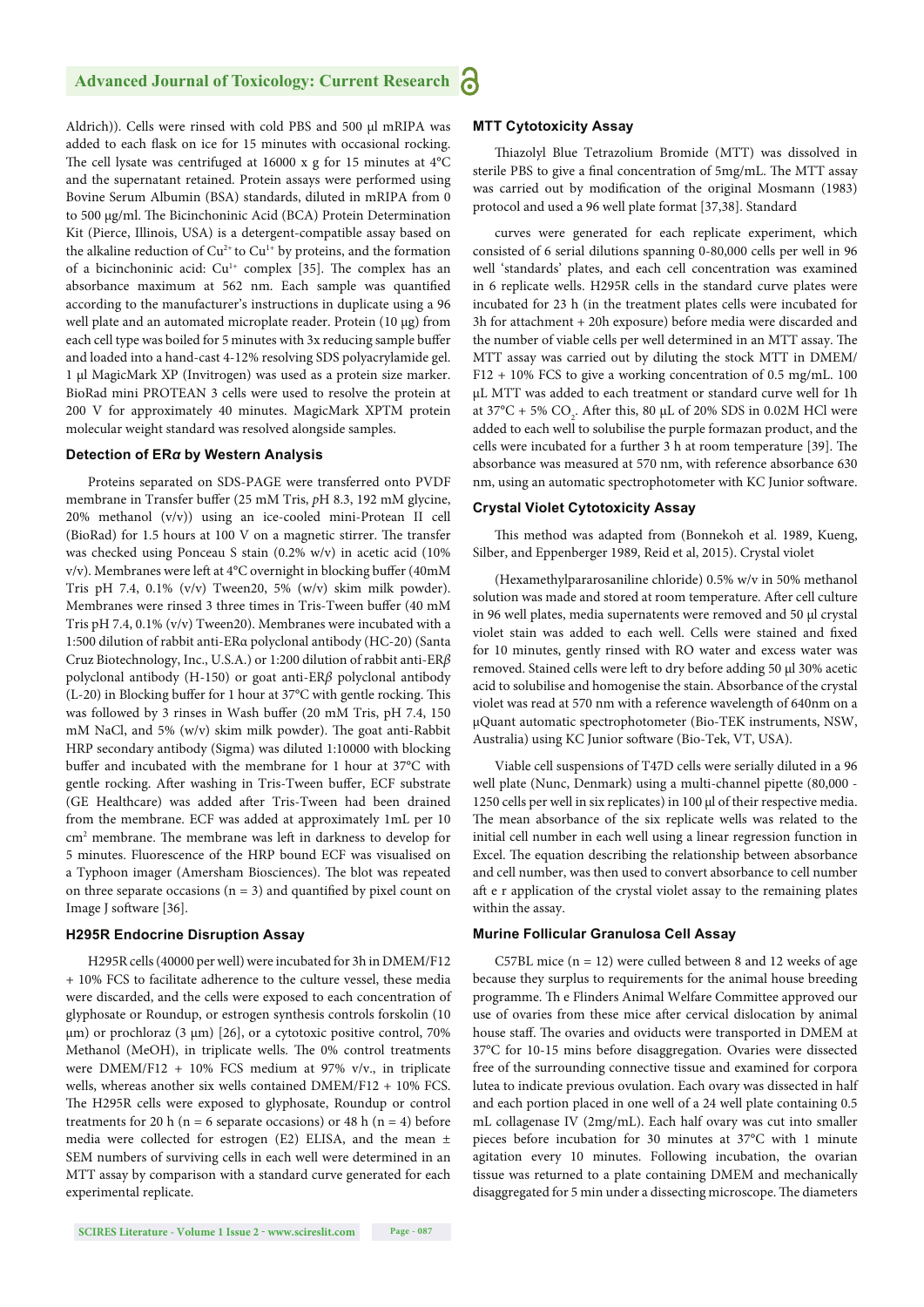of intact follicles with undamaged, regular morphology (Figure 1) were measured using a micrometer in the dissection microscope eyepiece, and 24 secondary follicles (78.05-217.5 μm diameter) were selected for each experiment [40].

Follicle culture and exposure for each replicate experiment  $(n = 4)$ took place in a round-bottomed 96 well plate. Follicles were cultured in 200 μL of DMEM/F12 + 10% FCS containing the following reagents; glyphosate 0.0025 M and 0.025 M, Roundup 0.0025 M and 0.025 M, 70% ethanol (positive control) and DMEM/F12 + 10% FCS alone as a negative control. Each treatment was examined using 4 secondary follicles in one well, and the experiment was repeated using follicles collected on 4 separate occasions ( $n = 4$ ). Follicles were incubated for 24 hours at 37°C with 5%  $CO<sub>2</sub>$ , then the media were collected and stored at -20°C until estrogen concentrations were measured in an ELISA.

The supernatants collected for E2 ELISA were replaced with DMEM/F12, and each group of four follicles was disaggregated by adding 10 μL of 12 mg/ml collagenase IV to give 2 mg/mL working concentration. The follicles were incubated at 37°C for 30 minutes, with agitation after 15 and 30 minutes. 50  $\mu$ L of 0.05% hyaluronidase were added to each well and the follicles incubated for a further 30 minutes at 37°C with 1 minute agitation every 15 minutes.

The granulosa cells from four follicles (in each treatment) were collected and resuspended in 20 μL of DMEM/F12 and 20 μL Trypan Blue. The numbers of live and dead granulosa cells were determined using a haemocytometer. The granulosa cells from each group of four follicles were assessed in the Trypan Blue exclusion assay by using 3 replicate samples from each granulosa cell suspension [41].

The number of viable granulosa cells in each group of 4 follicles was expressed per follicle, then divided by the average diameter (μm) of the same 4 follicles, to remove the effect of follicle size on granulosa cell numbers. A total of 96 murine follicles were examined in this study, and their diameters were  $112 \pm 12$  µm (mean  $\pm$  stdev).

#### **Estradiol Enzyme Linked Immunosorbent Assay (ELISA)**

In the competitive ELISA used in this study, the primary antibody against Estradiol (E2) was supplied adsorbed to the wells of a 96-well ELISA plate by the manufacturer (Cayman). 'Blank' ELISA control wells contained 50 μL ELISA Immuno Assay (EIA) buffer but no primary antibody, whereas the reference standard wells contained 50 μL purified E2 (0-4000 pg/mL) prepared in DMEM/F12 medium, and the test wells contained 50μL conditioned cell culture medium. 50 μl Glyphosate and Roundup solutions in DMEM/F12 + 10% FCS  $(5x10<sup>-6</sup> M, 5x10<sup>-5</sup> M, 5x10<sup>-4</sup> M, 5x10<sup>-3</sup> M, 5x10<sup>-2</sup> M)$  were also added to test wells to determine if the tested concentrations of the herbicides interfered with the ELISA. The standard and the test wells had 50µl EIA buffer added to them, then all the wells had enzyme conjugated to E2 added before incubation at room temperature for 60 minutes. After washing,  $100 \mu L$  of substrate were added to each well for 60 minutes. Absorbance was read using an automatic spectrophotometer at primary wavelength 405 nm, and reference wavelength 540nm using KC Junior software. Hormone concentration in test wells was calculated by comparison with the standard curve. The manufacturer states that this ELISA has a detection limit of approximately 20 pg/ mL, and the intra- and inter-coefficients of variation in the middle of the standard curve were 13 and 8.2% respectively.

#### **Statistical Analysis**

The H295R cell viability and E2 data, and the viable granulosa cell / follicle diameter data, and the E2 concentrations per group of 4 follicles, were analysed by 1-way ANOVA with Tukey post-hoc test. The T47D and OVCAR cell viability data were analysed by analysed by 2-way ANOVA with Bonferoni post-hoc test. The datasets were normally distributed and significance was assigned at  $p < 0.05$ .

#### **RESULTS**

Low concentrations (4.3 x  $10^{-7}$  to 4.3 x  $10^{-3}$  M) glyphosate, or glyphosate in Roundup formulation, had no effect on T47D cell viability in the presence of 10% FCS (Figure 2). Exposure to Roundup containing  $4.3 \times 10^{-2}$  M glyphosate however, caused a significant decrease in viability compared to control after 24 h ( $p < 0.05$ ) and 72 h ( $p < 0.001$ ). Glyphosate in Roundup (4.3 x 10<sup>-2</sup> M) also caused significantly more cytotoxicity than glyphosate alone after 24 h (p  $<$  0.001) and 72h ( $p$  < 0.001). Glyphosate only caused a significant reduction in viable T47D cell numbers after a 72 h exposure to 4.3 M  $(p < 0.001)$ .

Western blot analysis of protein lysates from each cell line identified the full length 66kDa ERa protein in MCF7 and T47D cells, but not the OVCAR cells (Figure 3). Densitometry of three separate



Figure 1: Murine secondary follicle, scale bar 50um.





H295R cells were exposed in triplicate wells for 20 or 48h on 3 separate occasions. The Estrogen (E2) secreted into the culture media was measured in an ELISA and the numbers of surviving cells in each well were determined in an MTT assay, by comparison with a standard curve generated for each experimental replicate. No E2 was detected after exposure to 70% methanol, the assay positive control. Data are presented as mean ± SEM  $(n = 3)$ . Medium control DMEM/F12 with 10%FCS. Solvent control 0.1% DMSO in DMEM / F12 with 10%FCS. Forskolin dissolved in DMSO to final concentration of 0.1%. Data analysed by 1-way ANOVA with Tukey post-hoc test, and difference from solvent (forskolin) or medium (prochloraz) control at the same exposure period shown;  $p < 0.05$ \*,  $p < 0.01$ \*\*,  $p < 0.001$ \*\*\*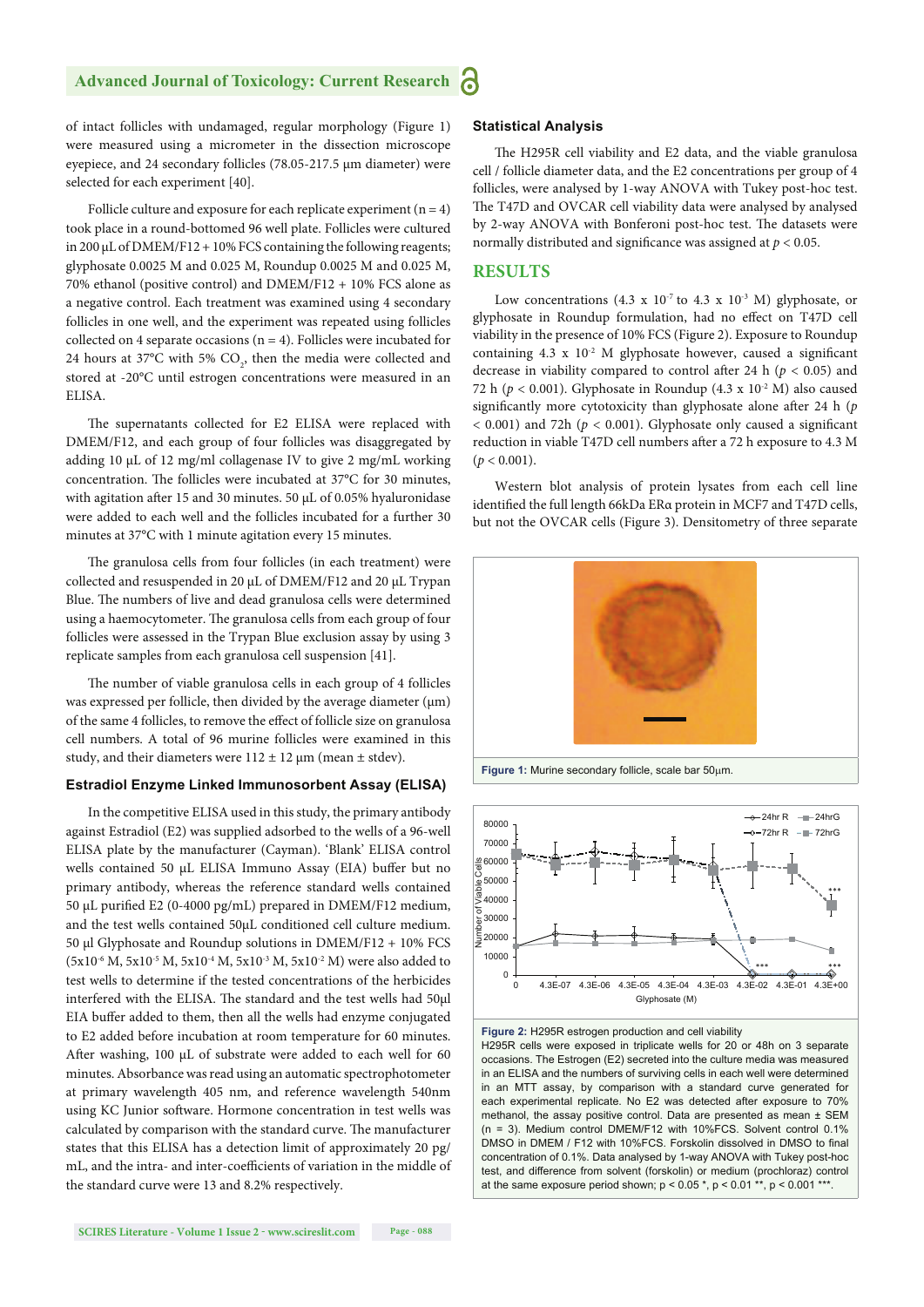western blots showed the highest expression of ER*α* in MCF7 (1) relative to T47D (0.74  $\pm$  0.18).

Exposure to low concentrations (4.3 x  $10^{-7}$  to 4.3 x  $10^{-4}$  M) of glyphosate in a Roundup formulation had no effect on OVCAR cell viability (Figure 4), but a 72 h exposure to 4.3 x 10<sup>-3</sup> M decreased viability ( $p < 0.05$ ), and shorter exposures to 0.43 M glyphosate significantly reduced cell viability after 4 h ( $p < 0.05$ ) and 24 h ( $p <$ 0.001).

Neither forskolin nor prochloraz were cytotoxic at the concentrations examined in this study (Figure 5). Exposures to forskolin of 20h and 48h caused the H295R cells to increase estrogen production by 3.3 and 3.5-fold respectively. Prochloraz caused a 0.28 and 0.22-fold decrease in estrogen production after 20 and 48 h respectively. Exposure to glyphosate (2.5 x  $10^{-6}$  to 2.5 x  $10^{-3}$  M), or the same concentrations of glyphosate in a Roundup formulation, for 20 or 48 h had no effect on H295R cell viability or E2 production, but the highest concentration tested  $(2.5 \times 10^{-2} \text{ M})$  caused a significant decrease in viable cell numbers ( $p < 0.001$ ) and in E2 synthesis ( $p <$ 0.05, Figure 6). Lower, non-cytotoxic concentrations of Roundup or glyphosate did not affect estrogen production.

A 24 h exposure to a high  $(2.5 \times 10^{-2} \text{ M})$  concentration of glyphosate, or to glyphosate in a Roundup formulation, had no effect on granulosa cell viability in a 3D follicle culture system (Figure 7), although similar concentrations of glyphosate in Roundup significantly decreased OVCAR (Figure 4) and H295R (Figure 6) cell viability. Non-cytotoxic concentrations  $(2.5 \times 10^{-3}$  to  $2.5 \times 10^{-2}$  M) of glyphosate alone or in Roundup formulation significantly reduced E2 biosynthesis (p < 0.05, Figure 7), whereas similar concentrations of glyphosate alone had no effect on E2 biosynthesis by the H295R cells (Figure 6).

#### **DISCUSSION**

Estrogenic endocrine disrupting compounds can be agents that interact with the estrogen receptor, or that modulate biosynthesis of the steroid hormone estrogen. We have shown for the first time that although non-cytotoxic concentrations of glyphosate or GBH had no





H295 cells were exposed to glyphosate or Roundup in triplicate wells in 96 well plates for 20h ( $n = 6$ ) or 48h ( $n = 4$ ). Media were collected for Estrogen (E2) ELISA, and the numbers of viable cells remaining in the wells were determined by MTT assay by comparison with a standard curve generated for each experimental replicate. Data are presented as mean ± SEM, and analysed by 1-way ANOVA with Tukey post-hoc test, and difference from vehicle control (97% DMEM/F12 + 10% FCS) shown; p < 0.05 \*, p < 0.01 \*\*,  $p < 0.001$ \*\*\*



**Figure 4:** Effect of Glyphosate and Roundup on murine follicle viability and estrogen production

Murine secondary follicles were exposed in groups of 4 follicles to glyphosate or Roundup or DMEM/F12 medium (negative control) or 70% ethanol (positive control) in DMEM/F12 medium for 24h on four separate occasions. A) Follicles were disaggregated, the numbers of viable cells from four follicles were determined in a Trypan Blue exclusion assay, and this value was adjusted to represent the number of cells in one follicle. Since follicles were different sizes, this source of variation was removed by expressing the cell numbers per  $\mu$ m of follicle diameter. Data shown as mean  $\pm$  stdev (n = 4). B) Estrogen in the media was assessed in an ELISA and shown as mean  $\pm$ SEM (n = 4). Data analysed by 1-way ANOVA with Tukey post-hoc test, and difference from DMEM/F12 medium control shown;  $p < 0.05$ \*,  $p < 0.001$ \*\*\*



**Figure 5:** H295R estrogen production and cell viability H295R cells were exposed in triplicate wells for 20 or 48h on 3 separate occasions. The Estrogen (E2) secreted into the culture media was measured in an ELISA and the numbers of surviving cells in each well were determined in an MTT assay, by comparison with a standard curve generated for each experimental replicate. No E2 was detected after exposure to 70% methanol, the assay positive control. Data are presented as mean  $\pm$  SEM (n = 3). Medium control DMEM/F12 with 10%FCS. Solvent control 0.1% DMSO in DMEM/F12 with 10%FCS. Forskolin dissolved in DMSO to final concentration of 0.1%. Data analysed by 1-way ANOVA with Tukey post-hoc test, and difference from solvent (forskolin) or medium (prochloraz) control at the same exposure period shown;  $p < 0.05^*$ ,  $p < 0.01^{**}$ ,  $p < 0.001^{***}$ .

effect on E2 synthesis by a continuous cell line expressing a complete steroidogenic biosynthesis pathway, there were significant reductions in E2 production by primary-derived follicular granulosa cells that expressed both ER and a complete steroidogenic pathway.

Our finding that low concentrations ( $10^{-7}$  to  $10^{-3}$  M) of glyphosate did not stimulate T47D cell proliferation in the presence of 10% FCS extends the dose range  $(10^{-12}$  to  $10^{-6}$  M) previously reported to have no effect on T47D cell proliferation [30]. We examined the same concentration range of glyphosate in Roundup formulation, and this also failed to stimulate T47D cell proliferation. These results differ from Lin and Garry (2000), who found that  $10^{-5}$  to  $10^{-4}$  M concentrations of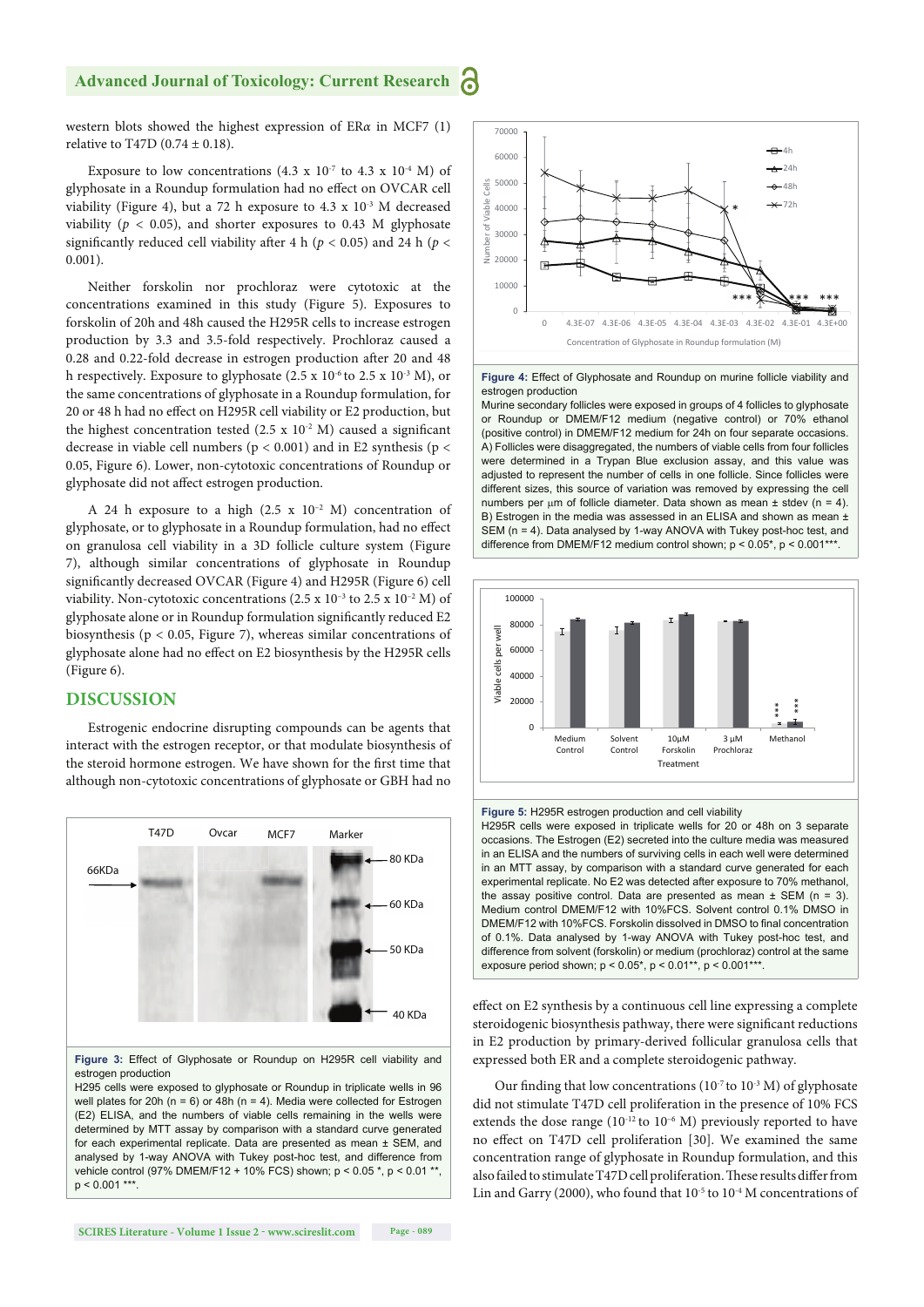#### **Advanced Journal of Toxicology: Current Research** Ъ



**Figure 6:** Effect of Glyphosate or Roundup on H295R cell viability and estrogen production

H295R cells were exposed to glyphosate or Roundup in triplicate wells in 96 well plates for 20h (n = 6) or 48h (n = 4). Media were collected for Estrogen (E2) ELISA, and the numbers of viable cells remaining in the wells were determined by MTT assay by comparison with a standard curve generated for each experimental replicate. Data are presented as mean ± SEM, and analysed by 1-way ANOVA with Tukey post-hoc test, and difference from vehicle control (97% DMEM/F12 + 10% FCS) shown; p < 0.05\*, p < 0.01\*\*,  $p < 0.001***$ 



**Figure 7:** Effect of Glyphosate and Roundup on murine follicle viability and estrogen production

Groups of 4 murine follicles were exposed to glyphosate or Roundup or DMEM/F12 medium (negative control) or 70% ethanol (positive control) in DMEM/F12 medium for 24h on three separate occasions. A) Follicles were disaggregated, the numbers of viable cells from four follicles were determined in a Trypan Blue exclusion assay, and this value was adjusted to represent the number of cells in one follicle. Since follicles were different sizes, this source of variation was removed by expressing the cell numbers per  $\Box m$ of follicle diameter. Data shown as mean  $\pm$  stdev (n = 3). B) Estrogen in the media was assessed in an ELISA, and this concentration (pg/mL) expressed per μm of follicle diameter, to adjust for different sized follicles. Data shown as mean  $\pm$  stdev (n = 3). Data analysed by 1-way ANOVA with Tukey posthoc test, and difference from DMEM/F12 medium control shown; p < 0.05 \*,  $p < 0.001$ \*\*\*

glyphosate, or 1 to 10 μg/mL Roundup with 0.99% glyphosate, both increased MCF7 cell proliferation in the presence of 10% FCS [10]. The MCF7 cells in that study differed from the T47D cells in that they were maintained in low E2 culture conditions without phenol red and with DC FCS before they were exposed to glyphosate or GBH in 10% FCS. Lin and Garry (2000) concluded that the proliferative stimulus was not estrogenic, and was probably caused by other components of the FCS, which supports the possibility that SHBG upregulated cAMP and stimulated MCF7 proliferation [28].

We found that differential cytotoxic effects between glyphosate and the GBH only occurred at higher concentrations; Roundup containing  $10^{-2}$  M glyphosate caused a significant decrease in T47D cell viability after a 24h exposure, whereas glyphosate was cytotoxic only after a 72 h exposure to 4.3 M ( $p < 0.001$ ). The OVCAR cell line was included in this study because it has been reported to express ER [42,43], and could provide an alternative model to the breast cancer cell lines. It was surprising therefore that the OVCAR cell line in our laboratory expressed mRNA for ER alpha but that this was not translated into protein. Although the OVCAR cell line neither synthesised steroid hormones nor expressed ER, the cytotoxic effects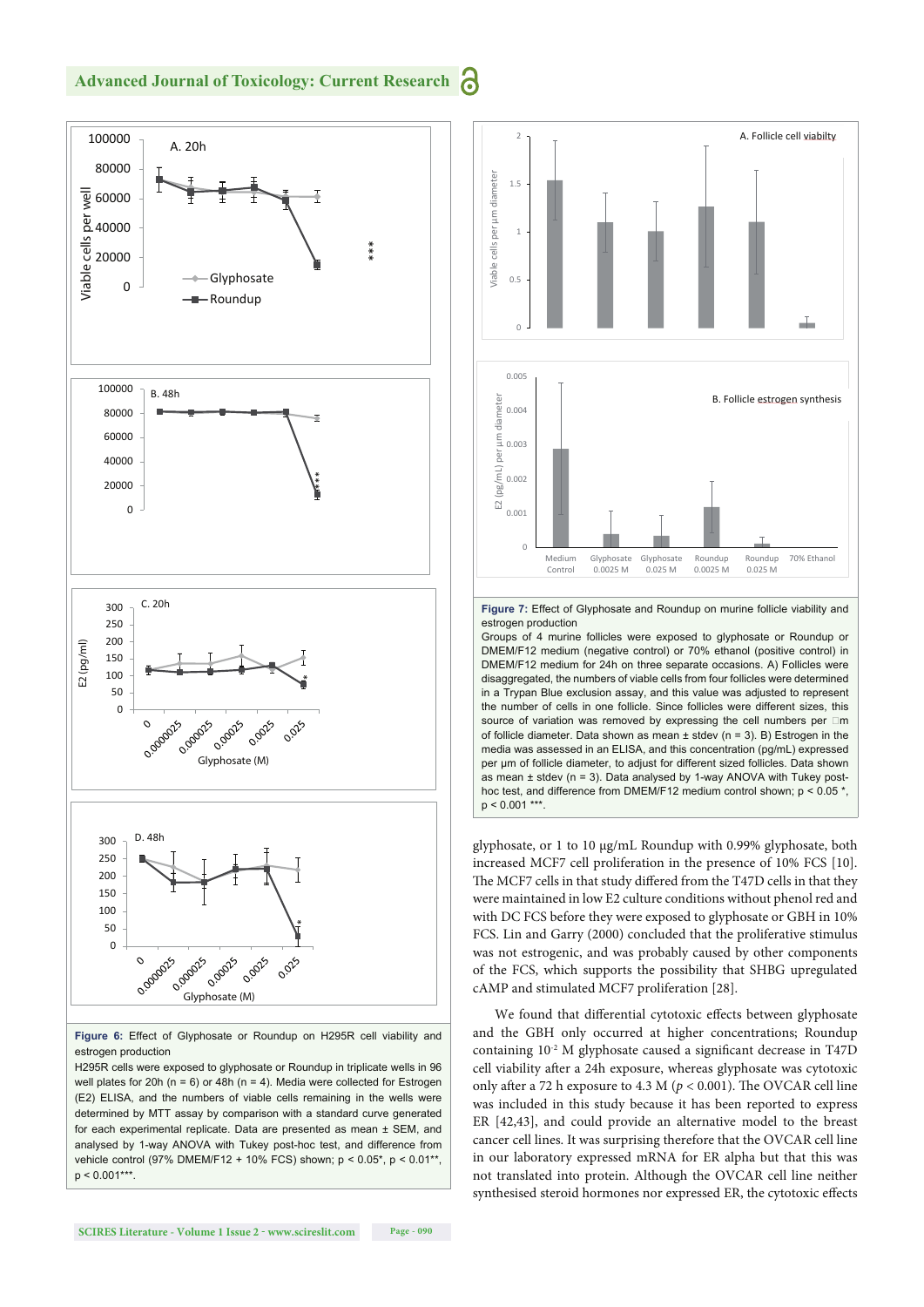were similar to the steroidogenic H295R cells; glyphosate in Roundup  $(10^{-2}$  to  $10^{-1}$  M) was toxic to both cell types after a 24 h exposure, whereas the same concentrations of glyphosate alone had no effect. When steroidogenic Jar cells [42,43] were exposed to the same Roundup formulation as that used in the present study, the 24 h EC50 value was 10<sup>-6</sup> M, whereas a concentration of glyphosate 100 times higher had no effect on cell viability after a 72 h exposure [15]. The steroidogenic Jar cells appeared to be more sensitive to GBHs than the cell types used in the present study, probably due to the presence of hepatic-like activation enzymes in the Jar cells [44]. However, for most of the cell lines examined, the differential cytotoxicity between glyphosate and GBH has occurred over at least two orders of magnitude, and appears to be unaffected by the presence of ER or steroid hormone synthesis.

The US-EPA developed the H295R assay specifically to characterise the effects of test agents on steroid hormone synthesis

[29]. Our method differed slightly from the inter-laboratory validated method; cells were cultured in 96 well plates instead of 24 well plates, they had an acclimation period of only 3 h as opposed to 24 h, and four of the five validating laboratories extracted hormones using ethyl ether, whereas only one of the laboratories assayed media supernatants directly, as we did. Despite these procedural differences, our forskolin-stimulated estrogen production was in the same range as the validated assay, whereas prochloraz inhibition after 48h was lower; only 0.22-fold decrease as opposed to the validated assay 0.25 fold decrease. The ATCC was unable to tell us what passage age the H295R cells were when we acquired them, and although they were passaged fewer than 10 times before use in our laboratory, it is possible that they were older than 10 passages, and this may account for reduced estrogen production, and reduced inhibitory effects by prochloraz. Nevertheless, we concluded that we reproduced the H295R assay sufficiently well to justify its use in assessing the effects of glyphosate and Roundup on estrogen synthesis.

It has been reported that low, non-toxic concentrations of Roundup or glyphosate inhibited CYP450 aromatase activity, and reduced E2 synthesis in vitro [8,14,21,23] whereas others reported the opposite in vivo: upregulation of aromatase activity (Cassault-Meyer, Seralini, and Galeraud-Denis 2014). In our study, low noncytotoxic concentrations of GBH or glyphosate had no effect on E2 production by H295R cells in vitro. We applied physiological pH and 10% FCS in our in vitro cell culture model, whereas previous in vitro studies did not [14,45]. Our in vitro conditions were closer, but not identical to in vivo conditions, and our results were closer to the in vivo observations.

Previously, male rat primary-derived steroidogenic cells that were exposed to low non-cytotoxic concentrations of Roundup or glyphosate in vitro reduced testosterone production [22]. Our use of murine follicles brings the in vitro model closer to the in vivo situation, by maintaining intercellular connections and interactions, and the basal lamina, which separates the avascular follicular granulosa cells and oocyte from the environment. Previously, murine antral follicles cultured in vitro Patel et al, 2016. Grew and produced E2 at comparable rates to the smaller secondary follicles in the present study. Although follicular E2 production after 24h culture was relatively low, the concentrations were within the range of measurement of the ELISA, and the follicles retained their 3D architecture in vitro, whereas longer culture periods resulted in the granulosa cells forming a monolayer. The concentration of GBH  $(10^{-2}$  M) that was cytotoxic to continuous cell lines that expressed either the ER (T47D) or a complete steroidogenic pathway (H295R) was not cytotoxic to the primary-derived murine follicles after the same 24h exposure period. Conversely, although the concentrations of GBH and glyphosate that were applied to follicles were not cytotoxic, they did significantly reduce E2 production. This result suggests that CYP450 aromatase expression was decreased, similar to the analogous male primary-derived reproductive cells examined previously [22]. The results from both of these in vitro studies differed from the in vivo study in which 8 days exposure to Roundup increased testicular aromatase expression [24]. The differences may be attributable to the inability of the in vitro models to adequately model the in vivo conditions, or to the longer exposure examined by Cassault-Meyer, et al. 2014. Increasing the exposure of follicles to GBH or glyphosate in vitro will require the application of a more complex gel model to support 3D follicle growth [46], but this may generate useful data regarding the effects of glyphosate on cells that express both ER and an intact steroidogenic pathway.

In summary, when continuous cell lines were cultured in media at physiological pH with 10% FCS and very low levels of E2, neither GBH nor glyphosate stimulated the proliferation of cells that express ER (T47D). We hypothesised that low non-cytotoxic concentrations of GBH or glyphosate would reduce E2 production by cells expressing a complete steroid hormone biosynthesis pathway, but this did not prove to be the case, which implies that CYP450 aromatase expression in H295R cells was not decreased under these in vitro conditions. In contrast, relatively high concentrations of GBH and glyphosate that were cytotoxic to continuous cell lines were not cytotoxic to primaryderived follicular granulosa cells, but the inhibition of E2 production demonstrated that the follicular basal lamina did not exclude the herbicides from the follicular cells. Cassault-Meyer, et al. 2014 reported a Roundup-mediated upregulation of testicular aromatase expression in vivo, but the inhibition of follicular E2 suggests that aromatase was downregulated, and also that the combination of a steroidogenic biosynthesis pathway and ER expression in the same cell manifested a different mechanism of action from cells that express one or the other but not both. Further work is need to clarify this issue; a continuous cell line that both expresses the ER and syntheses E2, such as the KGN granulosa line, should be exposed to GBH or glyphosate in vitro to determine if the results reported in this study were due to the differences between primary-derived and continuous cells, and follicles should be exposed to GBH or glyphosate for longer periods, and their aromatase expression examined in conjunction with E2 synthesis.

It is well known that in vitro culture systems do not reproduce the in vivo conditions of absorption, distribution, metabolism and excretion, but the impact of foetal, post-natal or adult serum, and the proportion of serum, also constitutes a major difference between the in vivo and in vitro environments. The differences have particular relevance when elucidating the actions of a weak estrogen such as glyphosate, and when assessing a system-wide activity such as endocrine disruption. The US Endocrine Society defined endocrine disrupters as being compounds which 'alter the hormonal and homeostatic systems that enable the organism to communicate with and respond to its environment' [47,48], and from this perspective, assessment of the entire steroidogenic pathway is more likely to generate data relating to the whole organism than assessment of a single step in that pathway. In the final analysis though, in vitro studies should be verified by in vivo data before unequivocally classifying a compound as an endocrine disruptor.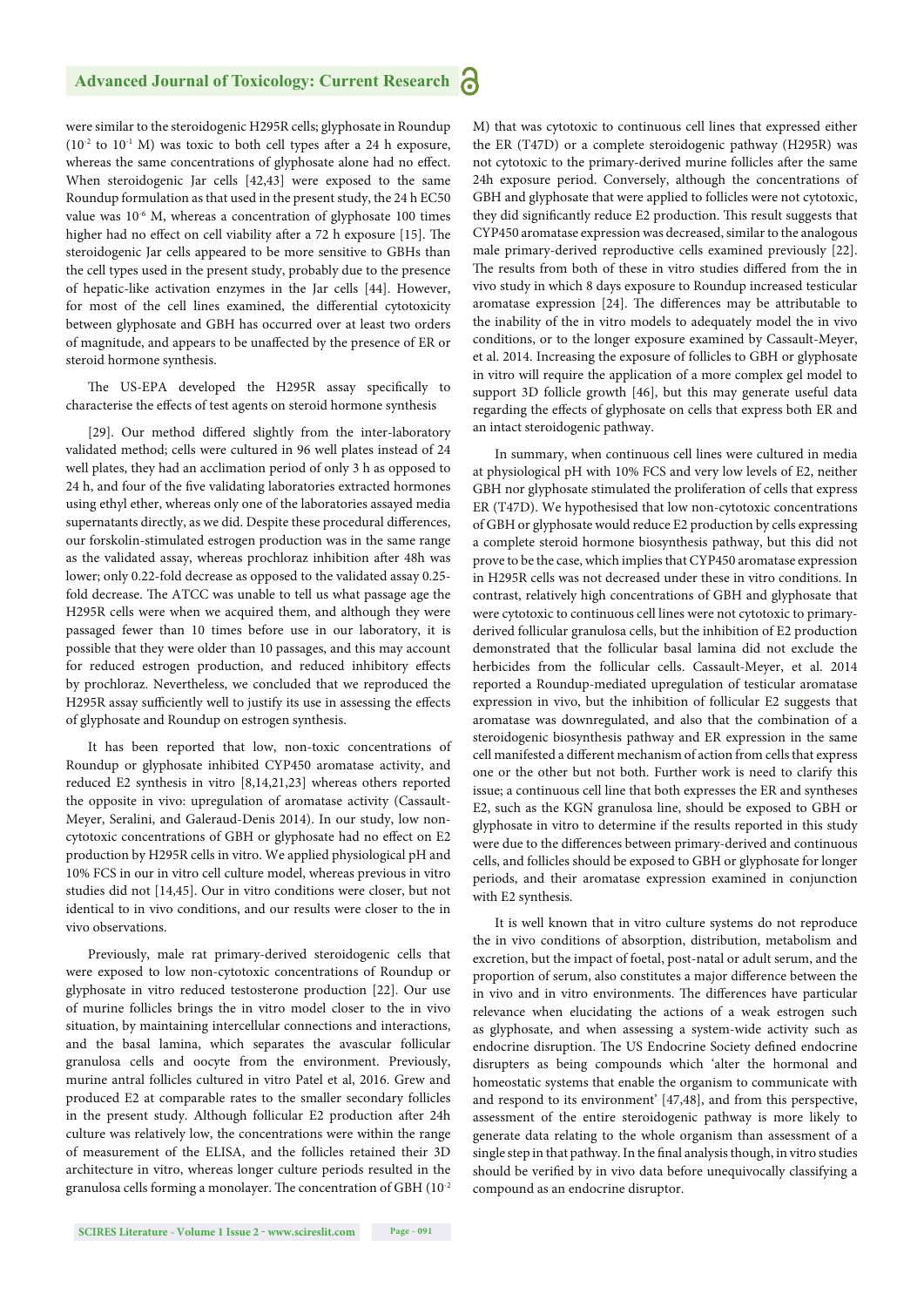#### **Advanced Journal of Toxicology: Current Research**

#### **ACKNOWLEDGEMENTS**

We are delighted to acknowledge the enthusiastic technical support provided by the Masters and undergraduate students of the Medical Biotechnology topic at Flinders University, who conducted some of the H295R in vitro experiments, the MTT assays and the estrogen ELISAs. Reagents for this study were bought using the teaching budget for Medical Biotechnology. Dr Vicki Edwards completed the OVCAR experiment, Dr. Daniela Glynn completed the T47D experiment, and Dr. Daniel Inglis did the Western Immunoblot for ER as part of his PhD on E-screens. There are no competing financial interests.

#### **REFERENCES**

- 1. Solomon KR, Anadon A, Carrasquilla G, Cerdeira AL, Marshall J, Sanin LH. Coca and poppy eradication in Colombia: environmental and human health assessment of aerially applied glyphosate. Rev Environ Contam Toxicol. 2007; 190: 43-125. https://goo.gl/cZYuhR
- 2. Guerrero Schimpf M, Milesi MM, Ingaramo PI, Luque EH, Varayoud J. Neonatal exposure to a glyphosate based herbicide alters the development of the rat uterus. Toxicology. 2017; 376: 2-14. https://goo.gl/jszuHH
- 3. Steinrucken HC, Amrhein N. The herbicide glyphosate is a potent inhibitor of 5-enolpyruvyl-shikimic acid-3-phosphate synthase. Biochem Biophys Res Commun. 1980; 94: 1207-1212. https://goo.gl/TwwnsM
- 4. Williams GM, Kroes R, Munro IC. Safety evaluation and risk assessment of the herbicide Roundup and its active ingredient, glyphosate, for humans. Regul Toxicol Pharmacol. 2000; 31: 117-165. https://goo.gl/ZF79Ho
- 5. Duke SO, Powles SB. Glyphosate: a once-in-a-century herbicide. Pest Manag Sci. 2008; 64: 319-325. https://goo.gl/FgLQwW
- 6. Schuette, J. Environmental Fate of Glyphosate. Edited by Department of Pesticide Regulation. Sacramento, California: California Department of Pesticide Regulation. 1998. https://goo.gl/wDezSE
- 7. Mercurio P, Flores F, Mueller JF, Carter S, Negri AP. Glyphosate persistence in seawater. Mar Pollut Bull. 2014; 85: 385-390. https://goo.gl/ugM3Je
- 8. Gasnier C, Dumont C, Benachour N, Clair E, Chagnon MC, Seralini GE. Glyphosate-based herbicides are toxic and endocrine disruptors in human cell lines. Toxicology. 2009; 262: 184-191. https://goo.gl/xCRo75
- 9. Mesnage R, Bernay B, Seralini GE. Ethoxylated adjuvants of glyphosatebased herbicides are active principles of human cell toxicity. Toxicology. 2013; 313: 122-128. https://goo.gl/pLVuuA
- 10. Lin N, Garry VF. In vitro studies of cellular and molecular developmental toxicity of adjuvants, herbicides, and fungicides commonly used in red river valley, Minnesota. J Toxicol Environ Health A. 2000; 60: 423-439. https://goo.gl/VGUfKD
- 11. Folmar LC, Sanders HO, Julin AM. Toxicity of the herbicide glyphosphate and several of its formulations to fi sh and aquatic invertebrates. Arch Environ Contam Toxicol. 1979; 8: 269-278. https://goo.gl/JvstXr
- 12. Mitchell DG, Chapman PM, Long TJ. Acute toxicity of Roundup and Rodeo herbicides to rainbow trout, chinook, and coho salmon. Bull Environ Contam Toxicol. 1987; 39: 1028-1035. https://goo.gl/phJ4QX
- 13. Mesnage R, Defarge N, Spiroux de Vendomois J, Seralini GE. Major pesticides are more toxic to human cells than their declared active principles. Biomed Res Int. 2014; 2014: 8. https://goo.gl/3BkUZx
- 14. Defarge N, Takacs E, Lozano VL, Mesnage R, Spiroux de Vendomois J, Seralini GE, et al. Co-formulants in glyphosate-based herbicides disrupt aromatase activity in human cells below toxic levels. Int J Environ Res Public Health. 2016; 13: 264. https://goo.gl/AsfpwR
- 15. Young FM, Ho D, Glynn D, Edwards V. Endocrine disruption and cytotoxicity of Glyphosate and Roundup in human JAr cells in vitro. Integr Pharm Toxicol Gentocicol. 2015; 1: 12-19. https://goo.gl/qxjidv
- 16. Diamanti Kandarakis E, Bourguignon JP, Giudice LC, Hauser R, Prins GS, Soto AM, et al. Endocrine-disrupting chemicals: an Endocrine Society scientifi c statement. Endocr Rev. 2009; 30: 293-342. https://goo.gl/Kxw7yb
- 17. Manna PR, Stocco DM. Regulation of the Steroidogenic Acute Regulatory Protein Expression: Functional and Physiological Consequences. Curr Drug Targets Immune Endocr Metabol Disord. 2005; 5: 93-108. https://goo.gl/9s4Vvy
- 18. Walsh LP, McCormick C, Martin C, Stocco DM. Roundup Inhibits Steroidogenesis by Disrupting Steroidogenic Acute Regulatory (StAR) Protein Expression. Environ Health Perspect. 2000; 108: 769-776. https://goo.gl/x66ZRP
- 19. Patel S, Peretz J, Pan YX, Helferich WG, Flaws JA. Genistein exposure inhibits growth and alters steroidogenesis in adult mouse antral follicles. Toxicol Appl Pharmacol. 2016; 293: 53-62. https://goo.gl/FZDkB2
- 20. Stocco CO, Deis RP. Luteinizing Hormone Inhibits Conversion of Pregnenolone to Progesterone in Luteal Cells from Rats on Day 19 of Pregnancy. Biol Reprod. 1999; 60: 729-732. https://goo.gl/pi23zz
- 21. Richard S, Moslemi S, Sipahutar H, Benachour N, Seralini GE. Differential Effects of Glyphosate and Roundup on Human Placental Cells and Aromatase. Environ Health Perspect. 2005; 113: 716-720. https://goo.gl/egAvVe
- 22. Clair E, Mesnage R, Travert C, Seralini GE. A glyphosate-based herbicide induces necrosis and apoptosis in mature rat testicular cells in vitro, and testosterone decrease at lower levels. Toxicology in Vitro. 2012; 26: 269-279. https://goo.gl/1NzMPT
- 23. 23. Benachour N, Moslemi S, Sipahutar H, Seralini GE. Cytotoxic effects and aromatase inhibition by xenobiotic endocrine disrupters alone and in combination. Toxicol Appl Pharmacol. 2007; 222: 129-140. https://goo.gl/oFs1ga
- 24. Cassault Meyer E, Gress S, Seralini GE, Galeraud Denis I. An acute exposure to glyphosate-based herbicide alters aromatase levels in testis and sperm nuclear quality. Environ Toxicol Pharmacol. 2014; 38: 131-140. https://goo.gl/k4XU3U
- 25. Gazdar AF, Oie HK, Shackleton CH, Chen TR, Triche TJ, Myers CE, et al. Establishment and characterization of a human adrenocortical carcinoma cell line that expresses multiple pathways of steroid biosynthesis. Cancer Res. 1990; 50: 5488-5496. https://goo.gl/QNja2S
- 26. Wang J, Cao X, Sun J, Huang Y, Tang X. Disruption of endocrine function in H295R cell in vitro and in zebrafi sh in vivo by naphthenic acids. Journal of Hazardous Materials. 2015; 299: 1-9. https://goo.gl/ESY38x
- 27. Hecker M, Newsted JL, Murphy MB, Higley EB, Jones PD, Wu R, at al. Human adrenocarcinoma (H295R) cells for rapid in vitro determination of effects on steroidogenesis: Hormone production. Toxicol Appl Pharmacol. 2006; 217: 114-124. https://goo.gl/tMHWkV
- 28. Fortunati N, Fissore F, Fazzari A, Piovano F, Catalano MG, Becchis M, et al. Estradiol induction of cAMP in breast cancer cells is mediated by foetal calf serum (FCS) and sex hormone-binding globulin SHBG J Steroid Biochem Mol Biol. 1999; 70: 73-80. https://goo.gl/4WJXdu
- 29. Hecker M, Hollert H, Cooper R, Vinggaard AM, Akahori Y, Murphy M, et al. The OECD validation program of the H295R steroidogenesis assay: Phase
- 30. Final inter-laboratory validation study. Environ Sci Pollut Res Int. 2011; 18: 503-515. https://goo.gl/3gecnm
- 31. Thongprakaisang S, Thiantanawat A, Rangkadilok N, Suriyo T, Satayavivad J. Glyphosate induces human breast cancer cells growth via estrogen receptors. Food Chem Toxicol. 2013; 59: 129-136. https://goo.gl/en3oND
- 32. Schomberg DW, Couse JF, Mukherjee A, Lubahn DB, Sar M, Mayo KE, et al. Targeted disruption of the estrogen receptor-alpha gene in female mice: characterization of ovarian responses and phenotype in the adult. Endocrinology. 1999; 140: 2733-2744. https://goo.gl/6hBkfZ
- 33. Irving-Rodgers HF, Hummitzsch K, Murdiyarso LS, Bonner WM, Sado Y, Ninomiya Y, et al. Dynamics of extracellular matrix in ovarian follicles and corpora lutea of mice. Cell Tissue Res. 2010; 339: 613-624. https://goo.gl/Xv4abe
- 34. Pattillo RA, Ruckert A, Hussa R, Bernstein R. The Jar Cell Line Continuous Human Multihormone Production and Controls. In Vitro Abstract. 1971; 6: 398-399.
- 35. Freshney RI. Culture of Animal Cells: A Manual of Basic Technique. New Jersey, USA: In, 346-348; 359-373. A. John Wiley & Sons Inc. 2005. https://goo.gl/XpeD3b